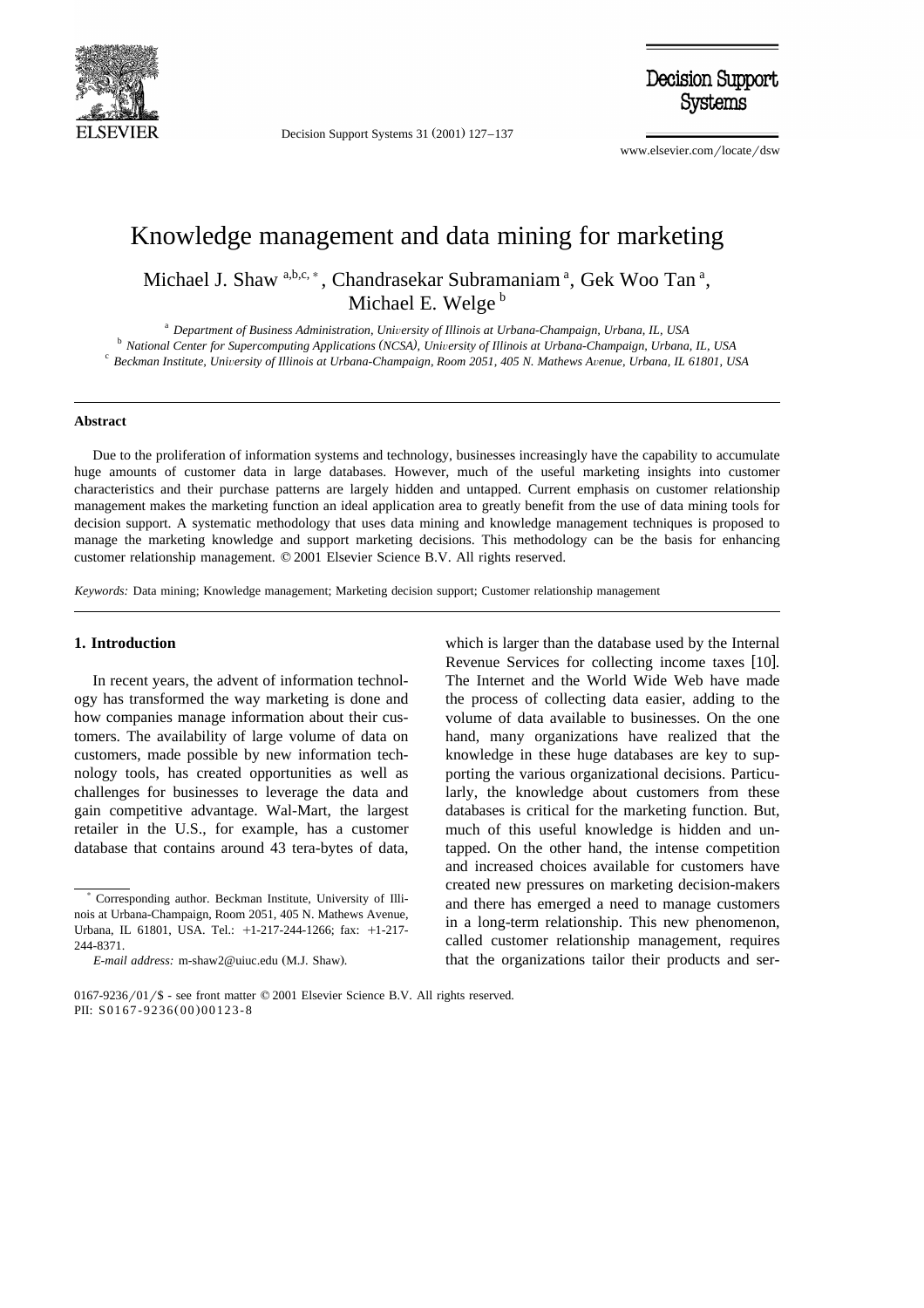vices and interact with their customers based on actual customer preferences, rather than some assumed general characteristics [21,22]. As organizations move towards customer relationship management, the marketing function, as the front-line to interact with customers, is the most impacted due to these changes. There is an increasing realization that effective customer relationship management can be done only based on a true understanding of the needs and preferences of the customers. Under these conditions, data mining tools can help uncover the hidden knowledge and understand customer better, while a systematic knowledge management effort can channel the knowledge into effective marketing strategies. This makes the study of the knowledge extraction and management particularly valuable for marketing.

Developments in database processing  $[6,13,15,28]$ , data warehousing  $[16,18]$ , machine learning  $[4,12,25]$ and knowledge management  $[2,14,24]$  have contributed greatly to our understanding of the data mining process. More recent research on data mining and knowledge discovery  $[20,26,27]$  has further enhanced our understanding of the application of data mining and the knowledge discovery process. But, most research has focused on the theoretical and computational process of pattern discovery and a narrow set of applications such as fraud detection or risk prediction. Given the important role played by marketing decisions in the current customer-centric environment, there is a need for a simple and integrated framework for a systematic management of customer knowledge. But, there is a surprising lack of a simple and overall framework to link the extraction of customer knowledge with the management and application of the knowledge, particularly in the context of marketing decisions. While data mining studies have focused on the techniques, customer relationship studies have focused on the interface to the customer and the strategies to manage customer interactions. True customer relationship management is possible only by integrating the knowledge discovery process with the management and use of the knowledge for marketing strategies. This will help marketers address customer needs based on what the marketers know about their customers, rather than a mass generalization of the characteristics of customers.

We address this issue in this paper by presenting an integrated framework for knowledge discovery and management, in the context of marketing decisions. Our paper is further organized as follows. First, we present a taxonomy of data mining tasks and discuss knowledge management as an iterative process (Section 2). We then survey different types of potentially useful marketing and customer knowledge discovered by data mining (Section 3). Marketing decisions based on discovered customer knowledge leads to knowledge-based marketing (Section 4). We close our discussion by identifying the emerging issues to be addressed in the process of managing the discovered marketing knowledge (Sec $tion$  5).

## **2. Data mining tasks**

Data mining is the process of searching and analyzing data in order to find implicit, but potentially useful, information  $[3,8,9]$ . It involves selecting, exploring and modeling large amounts of data to uncover previously unknown patterns, and ultimately comprehensible information, from large databases. Data mining uses a broad family of computational methods that include statistical analysis, decision trees, neural networks, rule induction and refinement, and graphic visualization. Although, data mining tools have been available for a long time, the advances in computer hardware and software, particularly exploratory tools like data visualization and neural networks, have made data mining more attractive and practical.

Pattern extraction is an important component of any data mining activity and it deals with relationships between subsets of data. Formally, a *pattern* is defined as [8]:

*A statement S in L that describes relationships among a subset of facts*  $F<sub>s</sub>$  *of a given set of facts F, with some certainty C, such that S is simpler than the enumeration of all facts in*  $F_s$ .

Data mining tasks are used to extract patterns from large data sets. The various data mining tasks can be broadly divided into five categories as summarized in Fig. 1. The taxonomy reflects the emerging role of data visualization as a separate data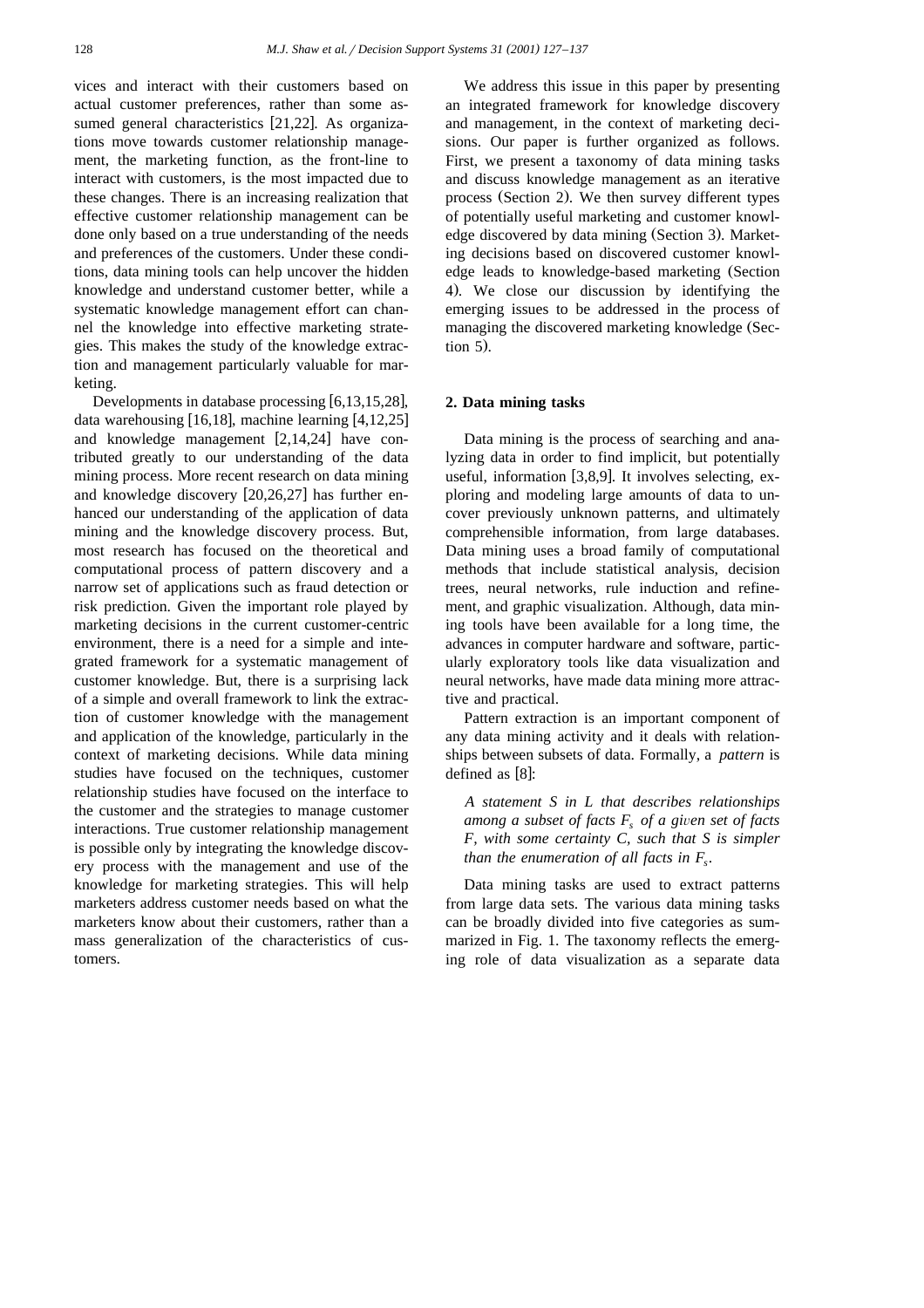

Fig. 1. A taxonomy of data mining tasks.

mining task, even as it is used to support other data mining tasks. Different data mining tasks are grouped into categories depending on the type of knowledge extracted by the tasks. The identification of patterns in a large data set is the first step to gaining useful marketing insights and making critical marketing decisions. The data mining tasks generate an assortment of customer and market knowledge which form the core of knowledge management process. The specific task to be used is determined by the marketing problem on hand and the following discussion will provide concrete marketing examples to illustrate how the data mining tasks are used.

#### *2.1. Dependency analysis*

The primary type of dependency knowledge is the association between sets of items stated with some minimum specified confidence  $[1]$ . This is also called "market basket analysis" [3] and gives us the relationship between different products purchased by a customer. This type of knowledge can be useful in developing marketing strategies for promoting products that have dependency relationships in the minds of the customers. For example, rules that have P (e.g., "sausage") in the antecedent and  $Q$  (e.g., "mustard") in the consequent may help determine the additional items that have to be sold together with  $P$  (i.e., sausage), in order to make it highly likely that  $Q$  (i.e. mustard) will also be sold.

## *2.2. Class identification*

Class identification groups customers into classes, which are defined in advance. There are two types of class identification tasks — mathematical taxonomy and concept clustering. Mathematical taxonomy algorithms produce classes that maximize similarity within classes but minimize similarity between classes. For example, a food store can classify its customers based on their income or past purchase amounts and then target its marketing efforts accordingly. A drawback of this task is its inability to use background information, such as domain knowledge, to facilitate clustering [9]. Concept clustering overcomes this limitation and determines clusters according to attribute similarity as well as conceptual cohesiveness as defined by domain knowledge. Users provide the domain knowledge by identifying useful clustering characteristics. For example, based on the session log data of Internet users, an Internet based company can classify the web users into "email only" users, "serious surfers," and "fun and entertainment surfers."

#### *2.3. Concept description*

Concept description is a technique to group customers based on domain knowledge and the database, without forced definitions of the groups. Concept description can be used for summarization, discrimination, or comparison of marketing and customer knowledge. Data summarization is the process of deriving a characteristic summary of a data subset that is interesting with respect to domain knowledge and the full data file. Technically, summarization of a concept *A* is performed by scanning all tuples that satisfy *A* and computing for all fields, in parallel, statistics on their values [23]. Using summarization, a marketer can learn about customer characteristics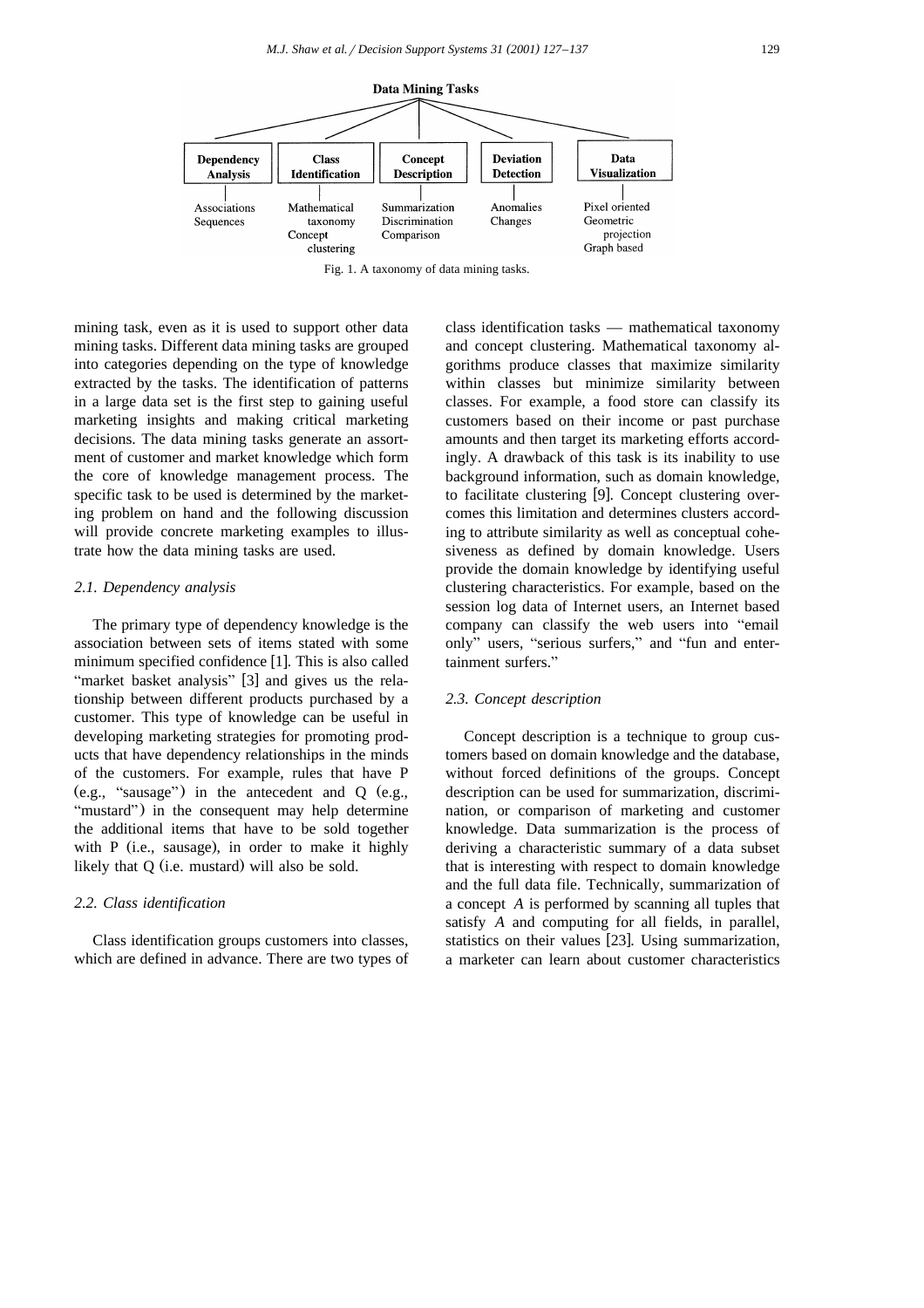by grouping them according to their occupation, income, spending patterns and types of purchases, and build customer profiles. Discrimination describes qualities sufficient to differentiate records of one class from another  $[9]$ . For example, the color of the car might be used to distinguish whether or not a sales person is from the Midwest. It can be done by a discrimination algorithm [11]. Comparison describes the class in a way that facilitates comparison and analysis with other records. For example, a prototypical Midwest sales person might own a blue car, have increased sales, and average 100 phone calls a week. This description might serve as the basis against which individual sales people are judged. Comparison analysis can be done by statistical or visualization techniques.

## 2.4. Deviation detection

Deviations are useful for the discovery of anomaly and changes. Anomalies are things that are different from the normal. For example, compare a group of similar sales people and identify those who stand apart from the average, either in a positive or a negative way. Note that we need to adjust the various factors of the group before comparison. Anomalies can be detected by analysis of the means, standard deviations, and volatility measures from the data. In addition to anomalies, variables or attributes may have significantly different values from the previous transactions for the same customer or group of customers. A credit card company may find a sudden increase in the credit purchases of an individual customer. This change in behavior can be a result of a change in the status of the customer, and not necessarily a fraud. Thus, confirmation of the "change" is made after investigation and the knowledge is updated.

## *2.5. Data* Õ*isualization*

Data visualization software allow marketers to view complex patterns in their customer data as visual objects complete in three dimensions and colors. They also provide advanced manipulation capabilities to slice, rotate or zoom the objects to provide varying levels of details of the patterns observed. To explore the knowledge in database, data visualization

can be used alone or in association with other tasks such as dependency analysis, class identification, concept description and deviation detection. Keim [17] provides an elaborate analysis of visualization techniques for mining large databases and classifies visualization techniques into pixel-oriented, geometric projection and graph-based. The pixel oriented technique maps each data value to a colored pixel and presents the data values belonging to each attribute in separate windows. Geometric projection techniques aim at finding "interesting" projections of multidimensional data set. The basic idea of the graph-based technique is to effectively present a large graph using specific layout algorithms, query languages, and abstraction techniques. Examples of graph based representations are 2-dimensional graphs, 3-dimensional graphs, Hygraphs and SeeNet س<br>[7].

## **3. Knowledge management process**

Knowledge discovery and learning is an iterative process that extends the collection of data mining techniques into a knowledge management framework (Fig. 2). Though data mining techniques are usually applied to the complete database, it is possible to mine a statistically representative sample of the data. Hence, the first step in this process is the decision to



Fig. 2. Knowledge management process.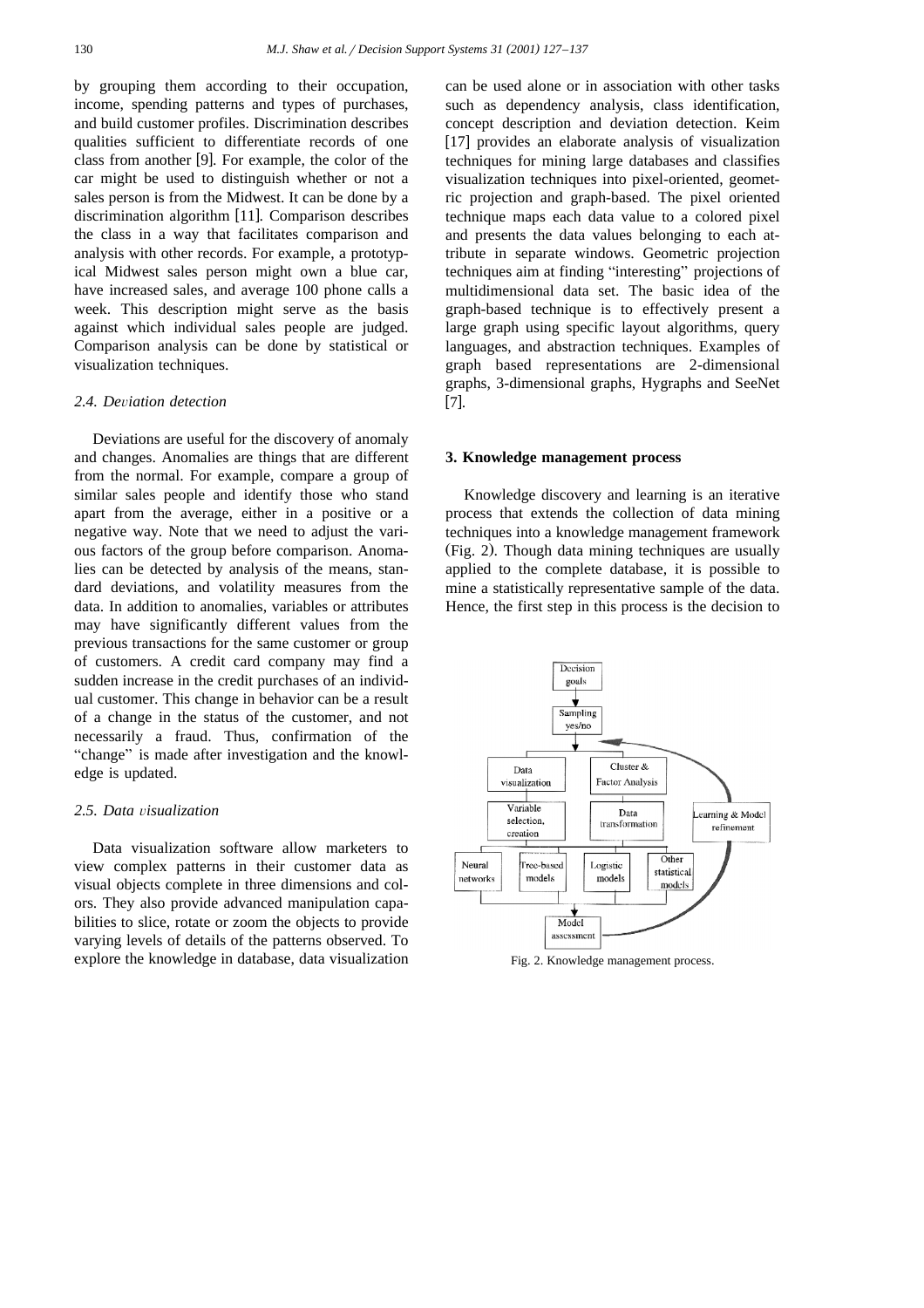sample or use the complete database for mining. Once this decision is taken, the next step is to explore the data using tasks such as data visualization. The purpose of this step is to get a first feel of the data in order to select the appropriate variables and data mining tasks. To mine the data set, the marketer may use one or more of several data mining techniques such as neural networks, tree-based methods, rule induction methods, or other statistical models. The outcome of the data mining efforts is evaluated to identify the usefulness of the resulting patterns to the solution of the marketing problem and the accuracy of prediction of future customer behavior from a known set of data. This assessment gives further insights into the data set and helps the marketer to refine the data mining model. The iterative learning process continues until the model is acceptable. While existing knowledge discovery frameworks  $[8]$  focus on the discovery as the goal, the data mining model that help extract the patterns is also equally important. A systematic way to retain, refine and use the data model, as shown in our framework, is crucial for effective decision making in the future.

The process of choosing the target goals of knowledge discovery and techniques for data mining on a specific set of data is still unstructured and based on judgment. For example, from point-of-sale data, the marketer may start with identification of purchase patterns of different segments. The segment characteristics are then specified to explore the purchase patterns for each segment. Significant differences in purchase patterns in one segment and similarities in purchase patterns among more segments may lead to refinement of the segment, usually by adding another dimension. In doing so, the marketer may discover interesting segments, with specific demographic characteristics. In an age of fast changing customer preferences, the right data mining tasks help the marketer rapidly zero-in on and leverage these interesting segments.

# *3.1. Issues in knowledge management*

One of the important issues in knowledge management is the organization, distribution and refinement of knowledge. Knowledge can be generated by data mining tools, can be acquired from third parties, or can be refined or refreshed knowledge. The collected knowledge can then be organized by indexing the knowledge elements, filtering based on content and establishing linkages and relationships among the elements. This knowledge is then integrated into a knowledge base and distributed to the decision support applications. The insights gained by the decision support applications are used to refine the existing knowledge and feedback into knowledge organization. We show this organization, distribution and refinement as a process in Fig. 3. Maximizing the effectiveness of this knowledge management process requires proper definition of the knowledge elements and measures so that marketing knowledge can be shared across distributed applications and can be delivered to decision-makers over networks such as the Internet and the Intranet.

A second most important issue in knowledge management is knowledge integration from disparate sources. Knowledge for marketing decision support can come from three major sources — customer



Fig. 3. Knowledge organization, distribution and refinement.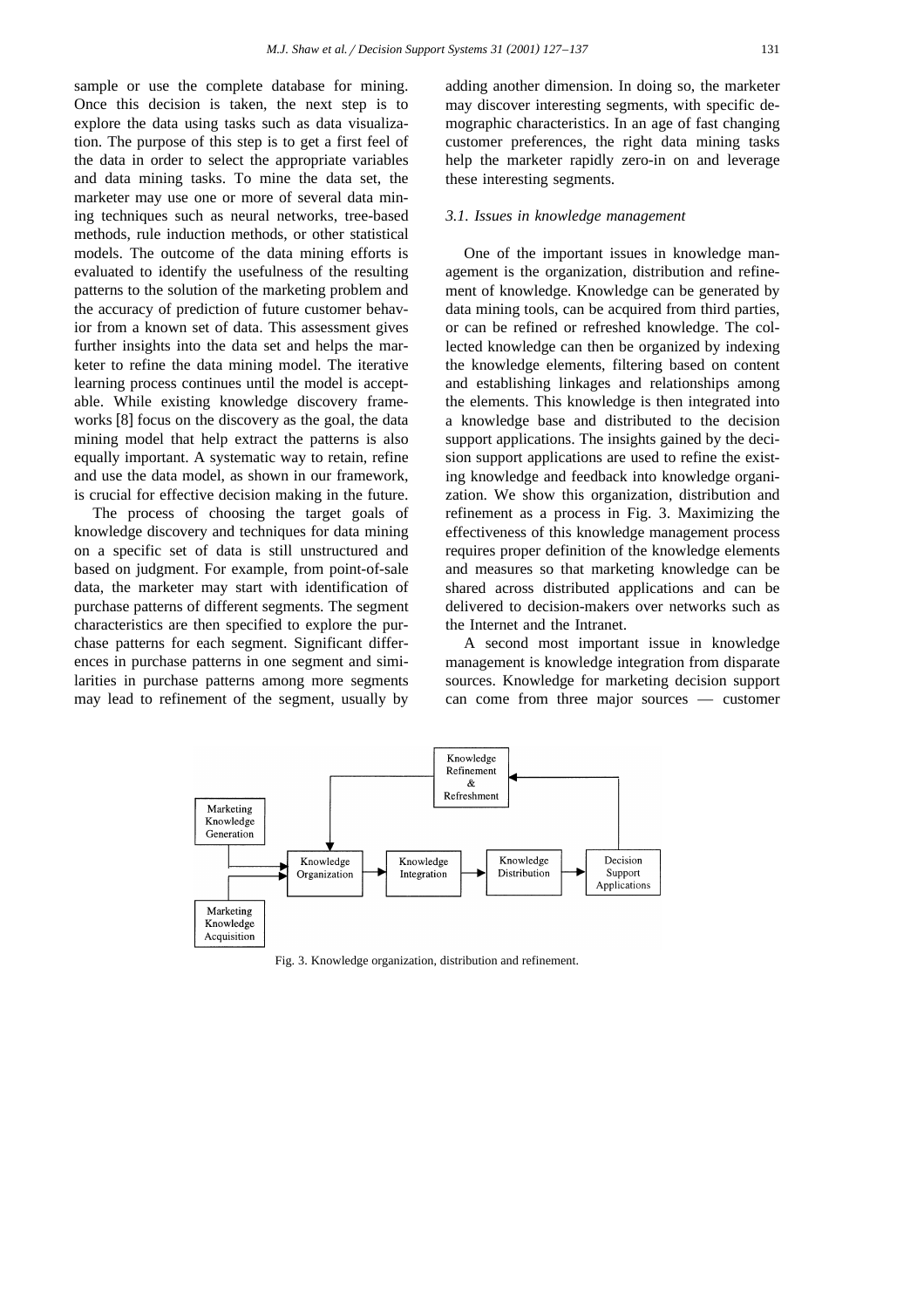

Fig. 4. Integrated knowledge management system for marketing.

knowledge from the retailer, consumer knowledge from market research and market knowledge from third-party data providers (Fig. 4). Increasingly, this knowledge is shared by the enterprise with its supply chain partners such as suppliers and retailers. Information technology and the Internet have enabled and increased this sharing of knowledge. One of the classic examples of this shared operation is the partnership between Procter & Gamble  $(P \& G)$  and Wal-Mart. The Wal-Mart/P&G business team uses concepts such as common data highway, joint scorecards, and customer table checking to share knowledge for mutual benefit of both partners  $[10]$ . Going further, Wal-Mart has developed a tool that allows Wal-Mart to share data with its key vendor partners and carriers. P&G has extended some of its continuous replenishment systems to other customers. As an enterprise develops global supply chain partnerships, the critical marketing knowledge crosses traditional organizational boundaries. In such a scenario, ownership and access to the marketing knowledge, standards of knowledge interchange, and sharing of applications become critical success factors.

The move from mass marketing to customer relationship marketing requires decision-makers to come up with specific strategies for each individual customer based on her profile. With traditional tools, it has been a complicated, laborious and painstaking job of identifying and pursuing such segmented markets. In today's environment of complex and ever changing customer preferences, marketing decisions that are informed by knowledge about individual customers become critical [22]. For example, catalog retailers like Land's End and LL Bean use customer purchase patterns to compute the probability of purchase for each of the merchandise lines. Armed with this information, these firms send the customers only those catalogs for which the calculated purchase probability exceeds a threshold value. Data mining tools provide today's marketer with just the right kind of knowledge to take the appropriate marketing decisions. This true customer knowledge combined with today's interactive technology, such as the Web, can lead to successful relationship marketing and management of each segment in terms of its stage of development [5]. But, for effective customer-centric marketing strategies, the discovered knowledge has to be managed in a systematic manner. We call this process of tightly integrating marketing decisions with the customer knowledge gained from knowledge discovery as knowledge-based marketing. In the following section, we discuss how marketers can benefit from this knowledge-based marketing.

#### **4. Knowledge-based marketing**

Marketing decisions, such as promotions, distribution channels and advertising media, based on traditional segmentation approaches result in poor response rate and increased cost. Today's customers have such varied tastes and preferences that it is not possible to group them into large homogenous populations to develop marketing strategies. In fact, each customer wants to be served according to her individual and unique needs. Database marketing, char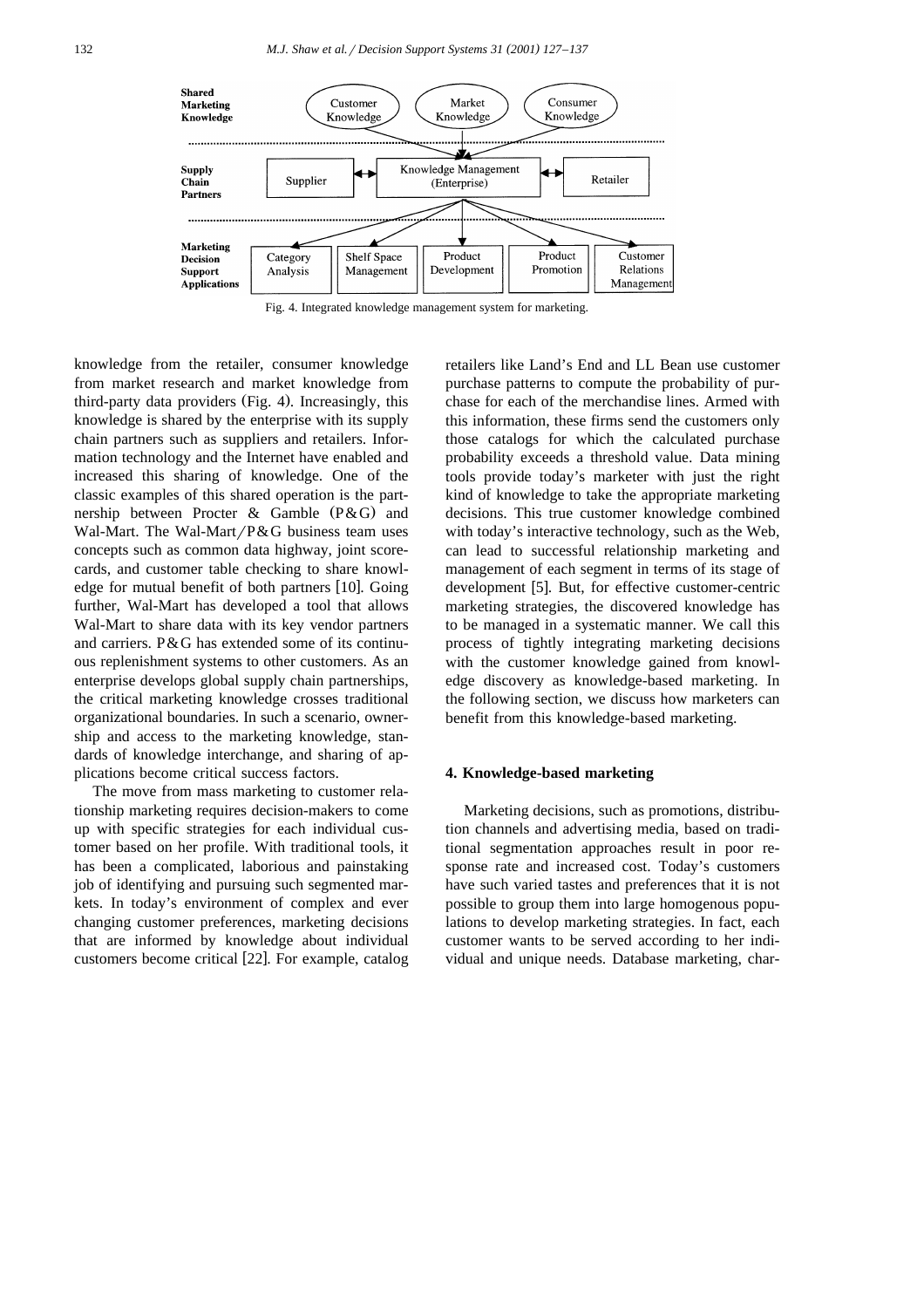acterized by marketing strategies based on the great deal of information available from the transaction databases and customer databases became popular  $[14]$  and most organizations have built up massive databases about their customers and their purchase transactions. But, due to lack of appropriate tools and techniques to analyze these huge databases, a wealth of customer information and buying patterns is permanently hidden and unutilized in such databases. Knowledge-based marketing, which uses appropriate data mining tools and knowledge management framework, addresses this need and helps leverage knowledge hidden in databases. There are three major areas of application of data mining for knowledge-based marketing  $-$  (1) customer profiling, (2) deviation analysis, and (3) trend analysis.

#### *4.1. Customer profiling*

One of the useful knowledge about a customer is her profile, which is used to make several important marketing decisions. A customer profile is a model of the customer, based on which the marketer decides on the right strategies and tactics to meet the needs of that customer. Fig. 5 presents a customer profiling system that uses data mining tasks. While learning customer profiles, a marketer is interested in the customer demographic details as well as the characteristics of the purchase transactions of the customer. The data mining tasks used in customer profiling can be dependency analysis, class identification and concept description, and we present a list of transaction characteristics that can help the marketer construct useful customer profiles.



Fig. 5. Customer profiling system.

#### *4.1.1. Frequency of purchases*

How often does the customer buy your product or visit your shop? By knowing this, the marketer can build targeted promotions such as "frequent buyer programs."

## *4.1.2. Size of purchases*

How much does the customer spend on a typical transaction? This information helps the marketer devote appropriate resources to the customer who spends more.

#### *4.1.3. Recency of purchases*

How long has it been since this customer last placed an order? The marketer may investigate the reasons a customer or a group has not purchased over a long period of time and take appropriate steps. Many times, this could be due to the customer having moved from that location or having shifted loyalty.

# *4.1.4. Identifying typical customer groups*

The characteristics of each group can be obtained by class identification or concept description. For example, a profile indicating that the customer has purchased a new house may lead to the marketer offering a special deal for home furnishings. Knowing the customer and targeting the right deal gets a far better response rate than a general message.

#### *4.1.5. Computing customer lifetime* Õ*alues*

With customer profiling supported by data mining and knowledge discovery systems, a number of marketing activities can be enhanced, such as computing customer lifetime values, prospecting and success/ failure of marketing programs.

Customer lifetime values, a measure to understand what is happening to the size and value of a customer base, can be computed by using the customer profile information combined with the product and promotional statistics. Customer lifetime values are asset measures that can help marketers judge their expenditures by measuring a plan's efficiency in producing assets.

#### *4.1.6. Prospecting*

Customer profiles, especially their buying patterns, give clues to the marketer on prospective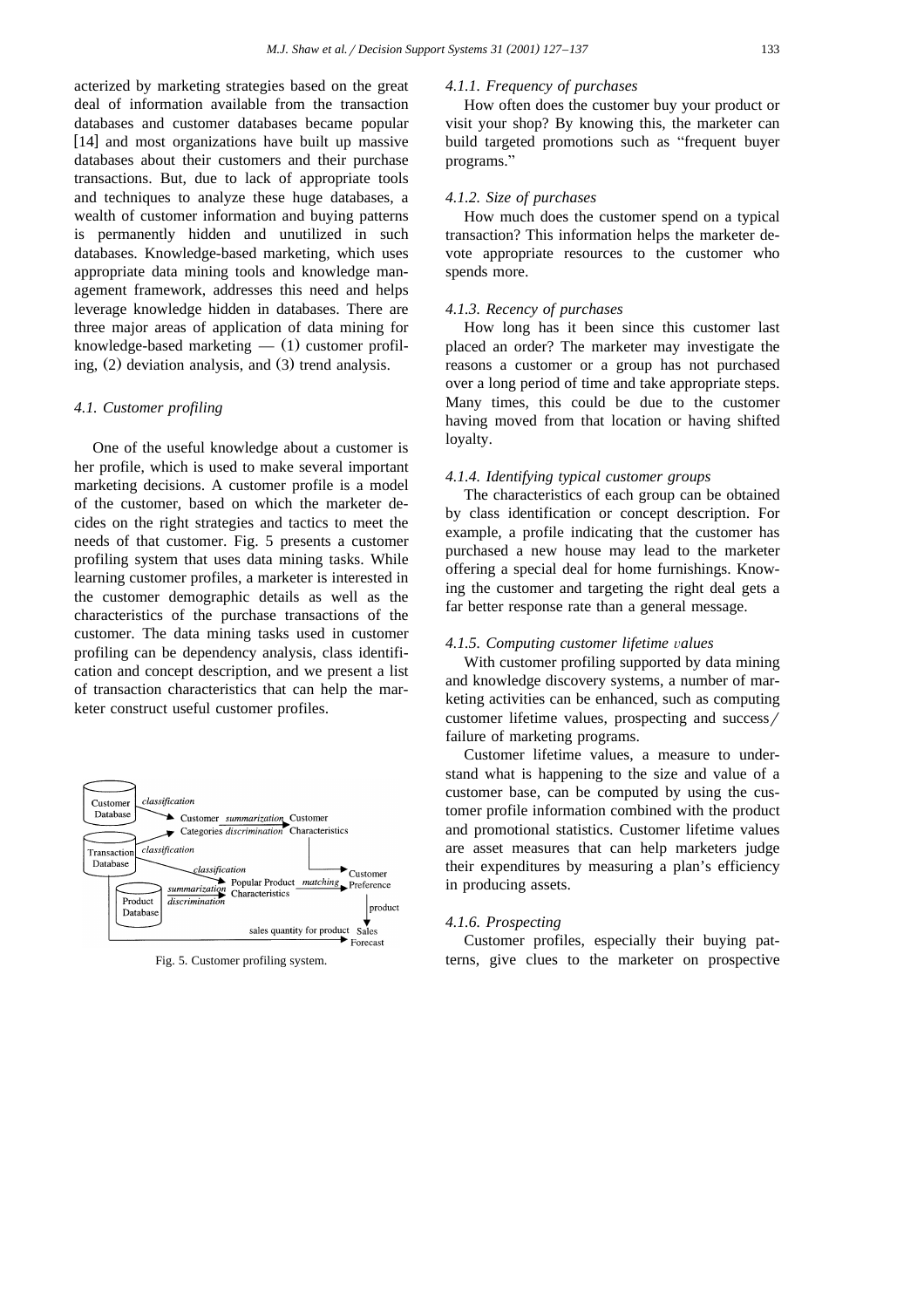customers. For example, consider the pattern "Purchase of toys for age group 3–5 years, is followed by purchase of kid's bicycle within 6 months about  $90\%$  of the time by high income customers" discovered by data mining. A marketer who has knowledge about the above pattern can identify the prospective customers for kid's bicycle based on toy purchase details and tailor the mail catalog accordingly, thus, increasing the prospect of sales.

## 4.1.7. Success / failure of marketing programs

Customer databases provide accurate information on the results of marketing programs. The marketer can use the patterns of purchase discovered from the database and the related marketing programs to measure the short-term and long-term effects of the programs.

### *4.2. De*Õ*iation analysis*

Knowledge of deviations from normal is extremely important to a marketer. A deviation can be an anomaly (fraud) or a change. In the past, such deviations were difficult to detect in time to take corrective action. Data mining tools provide powerful means such as neural networks for detecting and classifying such deviations. For example, a higher than normal credit purchase on a credit card can be a fraud (anomaly) or a genuine purchase by the customer (change).

Once a deviation has been discovered as a fraud, the marketer takes steps to prevent such frauds and initiates corrective action. If the deviation has been discovered as a change, further information collection is necessary. For example, a change can be that a customer got a new job and moved to a new house. In this case, the marketer has to update the knowledge about the customer. A marketer can use the deviation detection capability to query changes that occurred as a result of recent price changes or promotions.

## *4.3. Trend analysis*

Trends are patterns that persist over a period of time. Trends could be short-term trends like the immediate increase and subsequent slow decrease of sales following a sales campaign. Or, trends could be long-term, like the slow flattening of sales of a product over a few years. Data mining tools, such as visualization, help us detect trends, sometimes very subtle and hidden in the database, which would have been missed using traditional analysis tools like scatter plots. In marketing decisions, trends can be used for evaluating marketing programs or to forecast future sales.

# 4.3.1. Evaluate performance of products or market*ing programs*

The customer database provides an accurate record of the transactions. Marketers can use visualization tools to identify trends in sales, costs and profits by products, regions or markets in order to understand the impact of, say, a sales promotion. Data mining also provides statistical tools to precisely measure the performance of the various parameters of interest.

## *4.3.2. Forecast future sales*

One of the popular uses of trends is forecasting future sales. Marketers are interested in knowing how various marketing programs affect future sales of their products. Data mining allows discovery of subtle relationships like a peak in sales of a product associated with a change in the profile of a particular group of customers.

The recent emphasis on customer relationship management has put the focus back on the customer. The four key steps for customer relationship management  $-$  (1) identifying the right customers, (2) differentiating among them,  $(3)$  interacting with and learning from existing customers, and (4) customizing the product or service to the needs of individual customers  $[22]$  — are based on knowing customers better. Current efforts on customer relationship management are focused on the customer interface and managing customer interactions. But inadequate knowledge about customers and the lack of a systematic knowledge management framework continue to hinder the efforts of organizations, particularly the marketing function, to manage their customer relationships. The knowledge management framework described in this paper can provide the basis for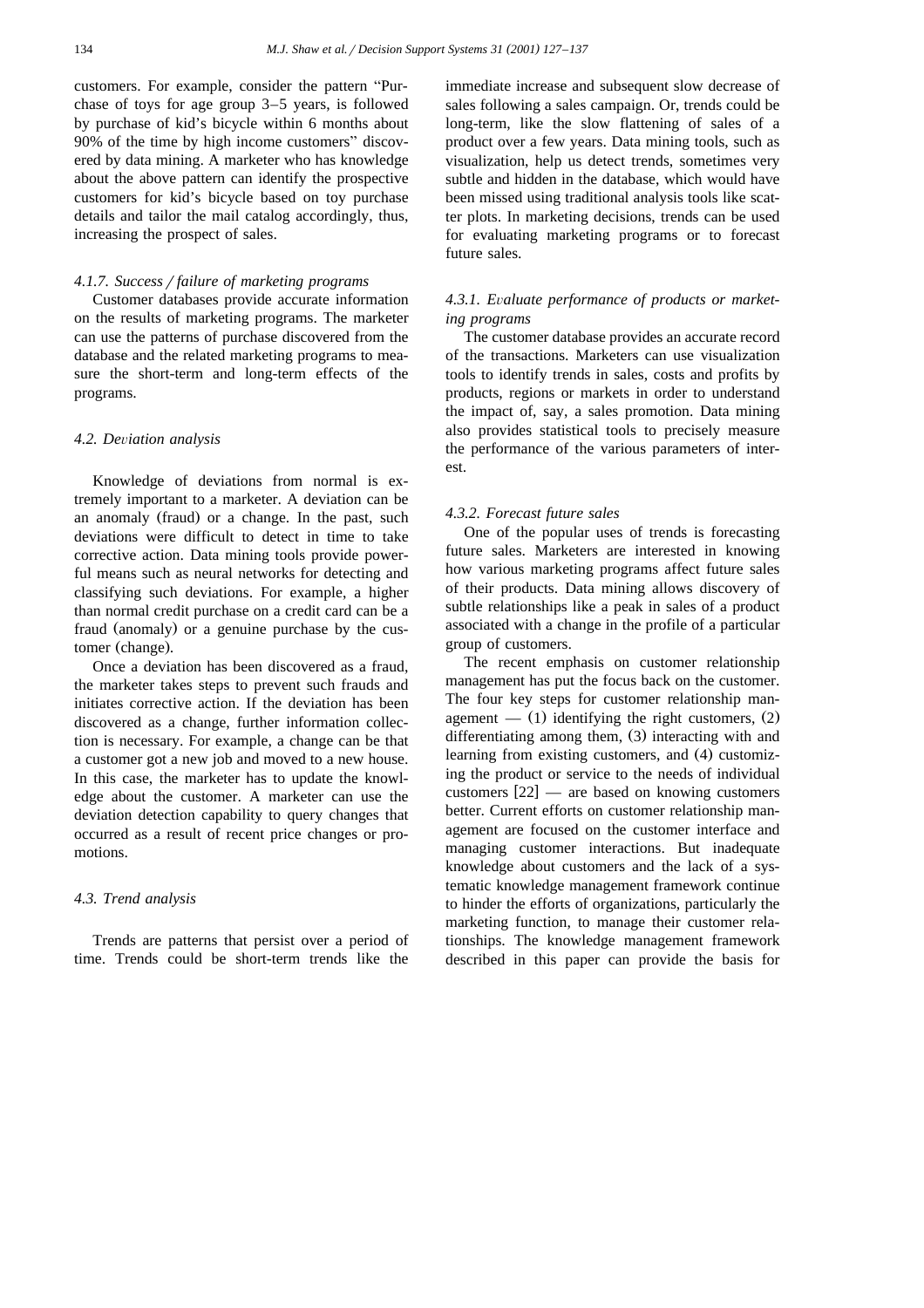organizations to effectively integrate the discovery of customer knowledge with their relationship management strategies.

# **5. Research challenges in marketing knowledge management**

Knowledge management and data mining are still evolving fields and thus present interesting challenges for researchers and practitioners, with implications for the marketing function. Even as we present an integrated framework for knowledge management in the context of marketing, we realize that there are critical research challenges to be addressed. Some are related to the data mining techniques and the knowledge discovery process, while others are related to the management of knowledge. First, knowledge discovery through data mining is an *iterative learning* process similar to other knowledge generation processes, such as scientific discovery. The selection of data mining algorithms, hypotheses formation, model evaluation and refinement are key components of this discovery process. Because it takes cycles of trials and errors to progressively produce the most useful knowledge from the data mining, a learning by experimentation approach [19] can be useful to ensure that the process can eventually "discover" the useful knowledge. One of the research challenges is to make this process more structured and thus improve the productivity of the data mining efforts.

A second challenge is to manage knowledge that crosses organizational boundaries and is distributed across supply chain partners. Customer knowledge is typically distributed across supply chain partners, and marketing is an important beneficiary of this knowledge. But, managing the cross-organizational knowledge requires organizational and industry level efforts. The key research issues are the development of appropriate inter-organizational knowledge management models, protection of knowledge rights and distribution of knowledge benefits among partners.

A third challenge for knowledge management research is multiple classifications, a situation in which customers can belong to more than one category. Current data mining techniques have been shown to be limited in handling memberships to multiple classes  $[26]$ . The increasing complexity of the customer preferences makes this issue particularly relevant for marketers, as they may encounter customers with multiple membership and need reliable classification tools. A marketer may also want to use multiple memberships to gain important knowledge about customers, instead of simplifying the classes and losing valuable information.

Yet another important challenge is "Web mining." With the Internet emerging as the new channel for distribution of goods, promotion of products, handling of transactions, and coordination of business processes, the Web is emerging as an important and convenient source of customer data. But, the multiple data formats and distributed nature of the knowledge on the Web make it a challenge to collect, discover, organize and manage the knowledge in a manner that is useful for marketing decision support. As marketing depends more and more on the Web for customer data, Web mining need to be addressed as an important marketing knowledge management issue.

# **6. Conclusion**

Though data mining techniques are used in several areas such as fraud detection, bankruptcy prediction, medical diagnosis, and scientific discoveries, their use for marketing decision support highlights unique and interesting issues such as customer relationship management, real-time interactive marketing, customer profiling and cross-organizational management of knowledge. In the current customercentric business environment, it is our firm belief that there is a need for deeper understanding of use of data mining and knowledge management for marketing decision support. Towards that end, in this paper, we have shown how data mining can be integrated into a marketing knowledge management framework. With the availability of large volume of data, made possible by modern information technology, a major problem is to filter, sort, process, analyze and manage this data in order to extract the information relevant to the user. The growth in the size and number of existing databases far exceeds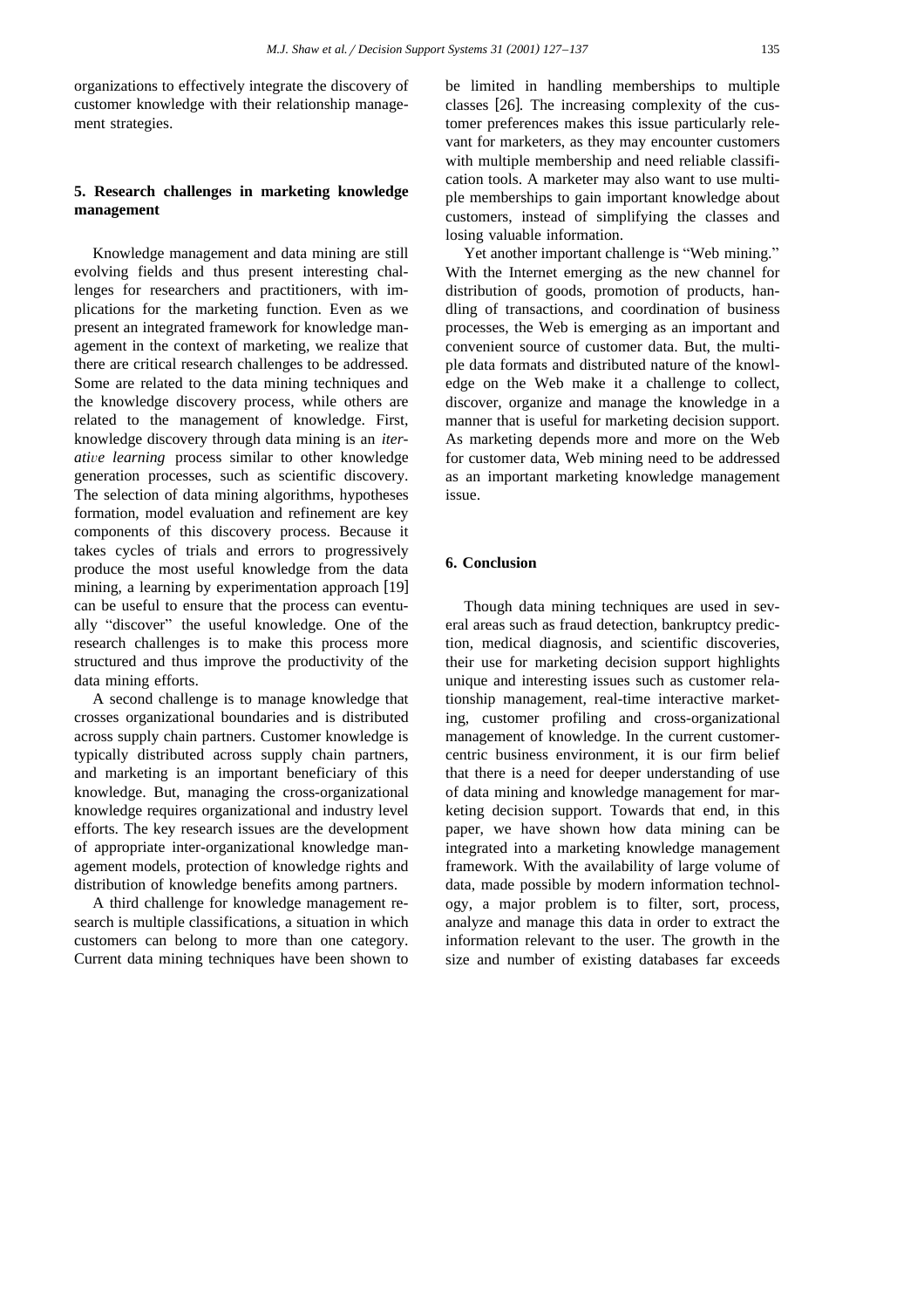human abilities to analyze such data using traditional tools and thus creates both a need and an opportunity for data mining tools. With the shift from mass marketing to one-to-one relationship marketing, one area that could greatly benefit from data mining is the marketing function itself. A systematic application of data mining techniques will enhance the knowledge management process and arm the marketers with better knowledge of their customers leading to better service to customers. To us, it is also clear that the Web technology will have a major impact on the practice of data mining and knowledge management, and that should present interesting challenges for future information systems research.

### **References**

- [1] R. Agrawal, T. Dimielinski, A. Swami, Database mining: a performance perspective, IEEE Transactions on Knowledge and Data Engineering 5 (6) (1993) 914–925.
- [2] D.M. Amidon, Blueprint for 21st century innovation management, Journal of Knowledge Management  $2(1)(1998)$   $23-31$ .
- [3] M.J.A. Berry, G. Linoff, Data Mining Techniques for Marketing, Sales, and Customer Support, Wiley, New York, 1997.
- [4] J.P. Bigus, Data Mining with Neural Networks: Solving Business Problems — From Application Development to Decision Support, McGraw-Hill, New York, 1996.
- [5] R.C. Blattberg, J. Deighton, Interactive marketing: exploiting the age of addressability, Sloan Management Review (1991)  $(Fall) 5–14.$
- [6] K.C.C.C. Chan, A.K.C. Wong, A statistical technique for extracting classificatory knowledge from databases, in: G. Piatetsky-Shapiro, W.J. Frawley (Eds.), Knowledge Discovery in Databases, MIT Press, Massachusetts, 1991, Chap. 6.
- [7] S.G. Eick, G.J. Wills, Navigating large networks with hierarchies, Visualization '93 (San Jose, CA), 1993, pp.  $204-210$ .
- [8] U.M. Fayyad, G. Piatetsky-Shapiro, P. Smyth, From data mining to knowledge discovery: an overview, in: U.M. Fayyad, G. Piatetsky-Shapiro, P. Smyth, R. Uthurusamy (Eds.), Advances in Knowledge Discovery and Data Mining, MIT Press, Massachusetts, 1996, Chap. 1.
- [9] W.J. Frawley, G. Piatetsky-Shapiro, C.J. Matheus, Knowledge discovery in databases: an overview, AI Magazine 13  $(3)$   $(1992)$  57–70.
- [10] M. Graen, Technology in Manufacturer/Retailer Integration: Wal-Mart and Procter & Gamble, Private communication, 1999.
- [11] J. Han, Y. Cai, N. Cercone, Knowledge discovery in databases: an attribute-oriented approach, Proceedings of the 18th VLDB Conference, 1992.
- [12] C.W. Holsapple, R. Pakath, V.S. Jacob, J.S. Zaveri, Learning

by problem processors: adaptive decision support systems, Decision Support Systems  $10(2)(1993)$  85–108.

- [13] M. Holsheimer, M.L. Kersten, A.P.J.M. Siebes, Data surveyor: searching the nuggets in parallel, in: U.M. Fayyad, G. Piatetsky-Shapiro, P. Smyth, R. Uthurusamy (Eds.), Advances in Knowledge Discovery and Data Mining, MIT Press, Massachusetts, 1996, Chap. 18.
- [14] H. Holtz, Databased Marketing Every Manager's Guide to the Super Marketing Tool of the 21st Century, Wiley, New York, 1992.
- [15] C. Hsu, C.A. Knoblock, Using inductive learning to generate rules for semantic query optimization, in: U.M. Fayyad, G. Piatetsky-Shapiro, P. Smyth, R. Uthurusamy (Eds.), Advances in Knowledge Discovery and Data Mining, MIT Press, Massachusetts, 1996, Chap. 17.
- [16] W. Inmon, Building the Data Warehouse, Wiley, New York, 1996.
- [17] D.A. Keim, Visualization techniques for mining large databases: a comparison, IEEE Transactions on Knowledge and Data Engineering 8 (6) (1996) 923–937.
- [18] S. Kelly, Data Warehousing: The Route to Mass Customization, Wiley, New York, 1996.
- [19] F. Lin, M.J. Shaw, Active training of backpropagation neural networks using the learning by experimentation methodology, Annals of Operations Research  $75$  (1997) 105–122.
- [20] C.J. Matheus, G. Piatetsky-Shapiro, D. McNeill, Selecting and reporting what is interesting: the KEFIR application to healthcare data, in: U.M. Fayyad, G. Piatetsky-Shapiro, P. Smyth, R. Uthurusamy (Eds.), Advances in Knowledge Discovery and Data Mining, MIT Press, Massachusetts, 1996, Chap. 20.
- [21] D. Peppers, M. Rogers, Enterprise One to One: Tools for Competing in the Interactive Age, Doubleday, New York, 1997.
- [22] D. Peppers, M. Rogers, Is your company ready for one-to-one marketing? Harvard Business Review (1999) 151-160.
- [23] G. Piatetsky-Shapiro, C.J. Matheus, Knowledge discovery workbench for exploring business databases, International Journal of Intelligent Systems 7 (1992) 675–686.
- [24] M.C. Rumizen, Report on the second comparative study of knowledge creation conference, Journal of Knowledge Management 2 (1) (1998) 77-82.
- [25] M.J. Shaw, Machine learning methods for intelligent decision support: an introduction, Decision Support Systems 10 (2).  $(1993)$  79–83.
- [26] W.E. Spangler, J.H. May, L.G. Vargas, Choosing data-mining methods for multiple classification: representational and performance measurement implications for decision support, Journal of Management Information System 16 (1) (1999)  $37-62$  (Summer).
- [27] T.K. Sung, N. Chang, G. Lee, Dynamics of modeling in data mining: interpretive approach to bankruptcy prediction, Journal of Management Information System 16 (1) (1999) 63-85 (Summer).
- [28] W. Ziarko, The discovery, analysis, and representation of data dependencies in databases, in: G. Piatetsky-Shapiro, W.J. Frawley (Eds.), Knowledge Discovery in Databases, MIT Press, Massachusetts, 1991, Chap. 11.